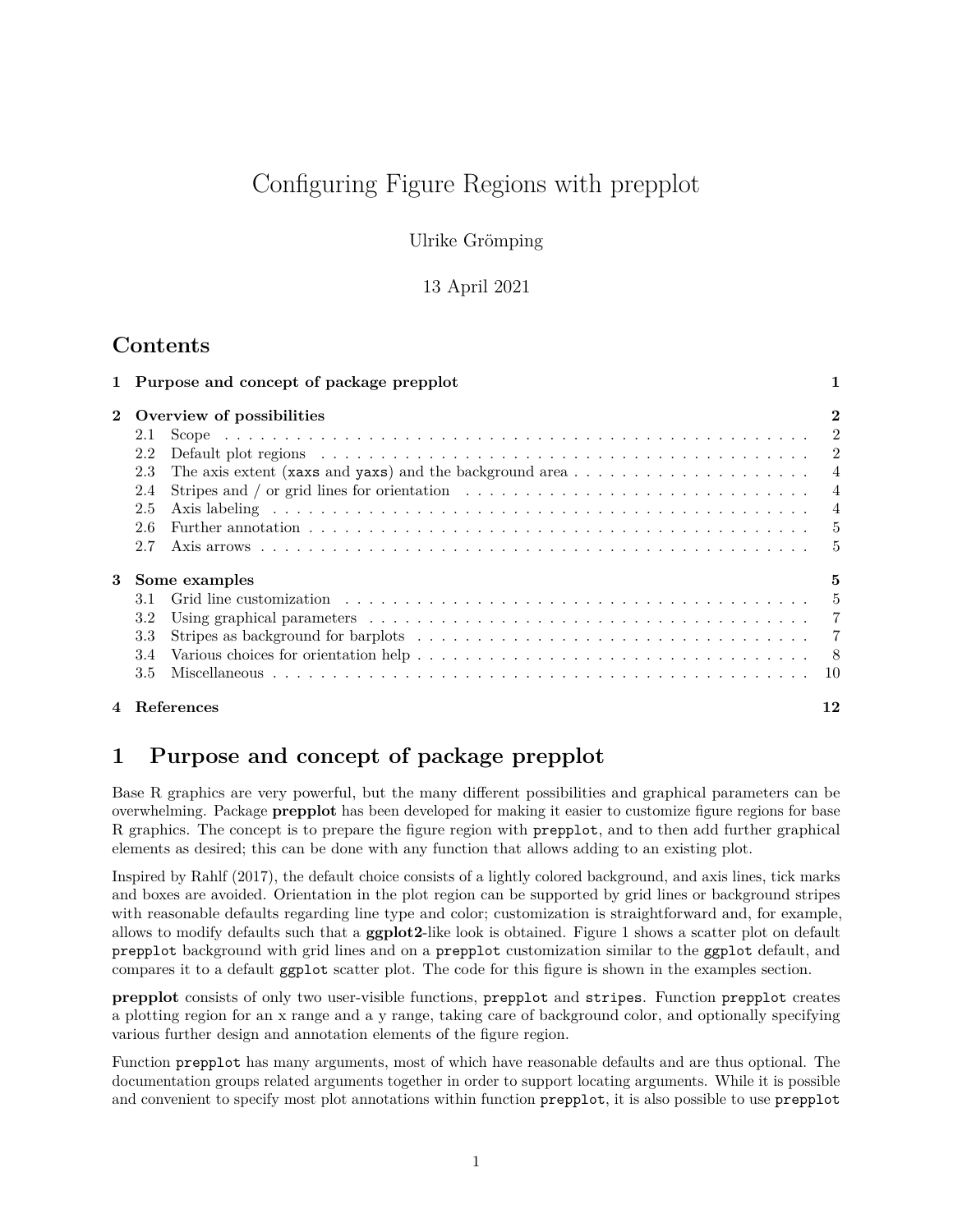

<span id="page-1-3"></span>Figure 1: prepplot and ggplot

for background color and stripes only and to do all further annotation with functions like mtext, title, axis, stripes (from **prepplot**) or abline.

The only compulsory arguments xlim and ylim specify the data limits for the two axes. They can either contain numeric vectors of length two like usual, or longer numeric vectors from which the length two vectors are calculated by function range. Depending on the choices of the arguments xaxs and yaxs (or their values in the graphics state, as set/queried by the par function), the plot region in the respective direction is  $4\%$ larger than specified by these limits (setting  $\mathbf{r}$ ") or exactly matches these limits (setting "i").

### <span id="page-1-0"></span>**2 Overview of possibilities**

#### <span id="page-1-1"></span>**2.1 Scope**

prepplot requires numeric xlim and ylim specifications; it currently does not work with logarithmic axes. For a date, time or date-time axis, the user has to take care of conversion to numeric values before using prepplot (see the last example in the examples section). Axes with character-valued ticks are always based on numeric tick position specifications; see e.g. Figure [5](#page-8-0) for a barplot example.

#### <span id="page-1-2"></span>**2.2 Default plot regions**

The code below creates a default plot region with the default choice for xaxs and yaxs (assuming that the default has not been changed in par) and both choices modified to exact axis limits. The result is shown in Figure [2;](#page-2-0) the bottom margin has been reduced, because it would produce a lot of empty space between the figure and its caption.

```
x <- 0:10
y <- -5:5
par(mfrow=c(1,2), mar=c(2.1, 4.1, 4.1, 2.1))
prepplot(x, y, main='default axis extension', bg="grey92", cex.axis=0.8, mgpx=c(2,0.25,0))
points(x,y, pch=16)
mtext('xaxs="r"', line=0.25, family="mono")
prepplot(x, y, xaxs="i", yaxs="i", main='limits match axis extent', bg="grey92", cex.axis=0.8, mgpx=c(2,0.25,0))
points(x,y, pch=16, xpd=TRUE)
mtext('xaxs="i"', line=0.25, family="mono")
```
prepplot obeys to most general graphical parameters as set with function par (see ?par), e.g. mar. Where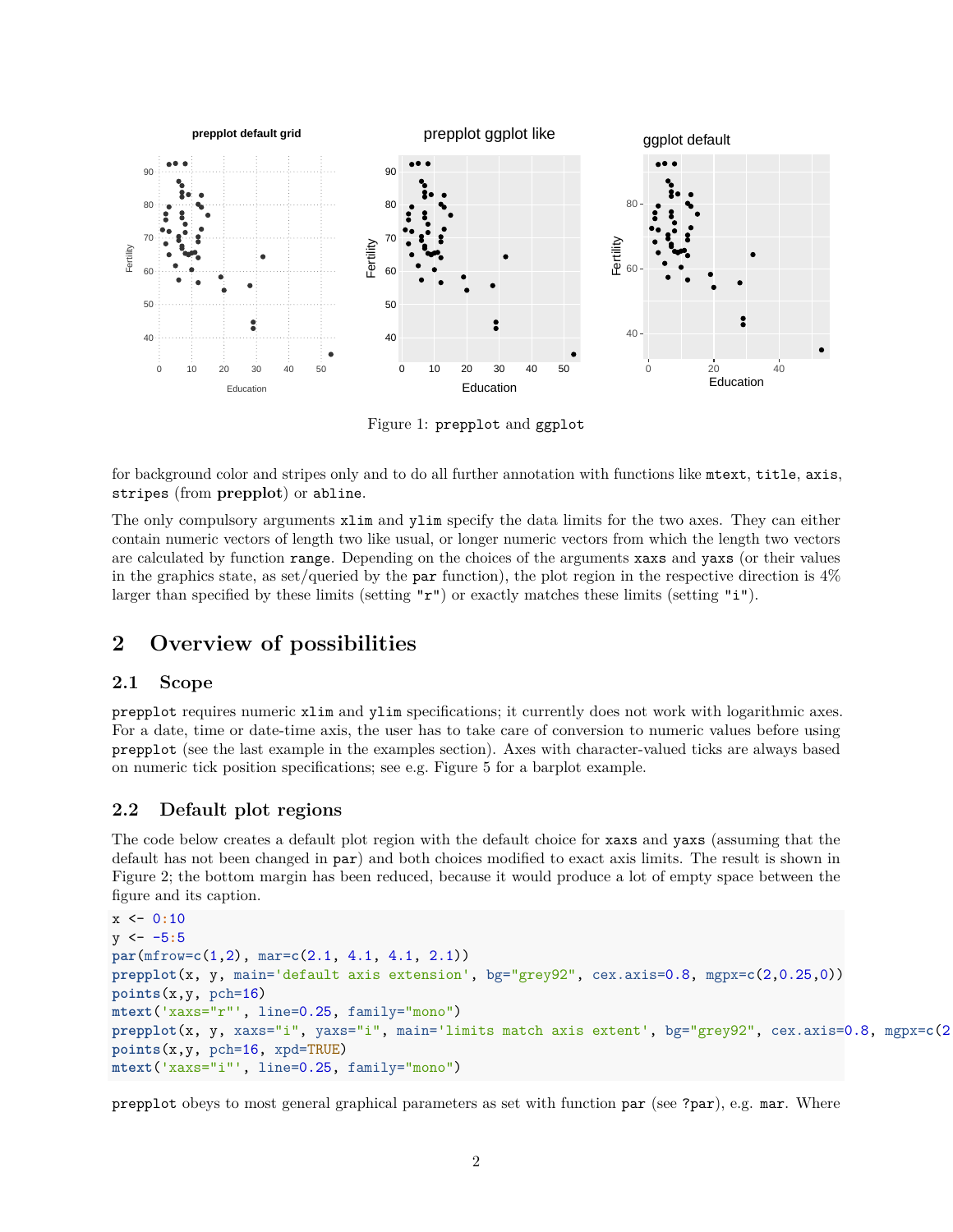

<span id="page-2-0"></span>Figure 2: plot regions in prepplot, depending on xaxs and yaxs, where xlim and ylim correspond to the data ranges. The only structural element is the light grey background color.

further graphical parameters can be modified from within prepplot (bg, xaxs, yaxs, xaxt, yaxt, cex), they default to the current par settings; this is partly also true for parameters that are set for specific components, like mgp, lwd or col; las is an exception: it is per default 1 in prepplot, regardless of par("las"). prepplot does not actively change the graphics state (as queried by par()).

For default plot regions,

- the axes are annotated using default tick positions,
- all axis annotations are parallel to the horizontal axis (las=1), i.e., easily readable from the reader's perspective (the y axis label, if specified, is parallel to the y axis),
- axis annotation color is not black but a dark grey (grey20),
- neither axis lines nor tick marks are drawn (lwd.axis=0),
- the border color is the same as the background color (when changing lwd.axis to a positive value, the default border color becomes the annotation color specified with col.axis),
- no axis labels are printed (xlab and ylab are NULL),
- neither stripes nor grid lines for orientation are drawn (because it is hard to set suitable general defaults for them),
- and the plot background color is identical to the figure background color.

Default plot regions are therefore very unobtrusive: they are neither highlighted by a background color nor bounded by a border line nor indicated by visible axis lines or tick marks. In most cases, one will want to activate one or more structural elements:

- grid lines (gridx, gridy), possibly major and minor;
- a color difference between plot region and figure region by changing bg (e.g. to "grey92", which used to be its default in version~0.7 of the package): bg in prepplot affects the plot region only, which is the usr area calculated by R from the axis limits by extending them by 4% (arguments xaxs and/or yaxs equal to "r" or NULL, assuming unchanged par specifications) or not at all (arguments xaxs and/or yaxs equal to  $"i"$ );
- background stripes (stripex, stripey) as an alternative to grid lines;
- added box and or axis lines with or without ticks: from within prepplot by setting positive lwd.axis (box and axis lines and ticks) or with subsequent axis and/or box statements.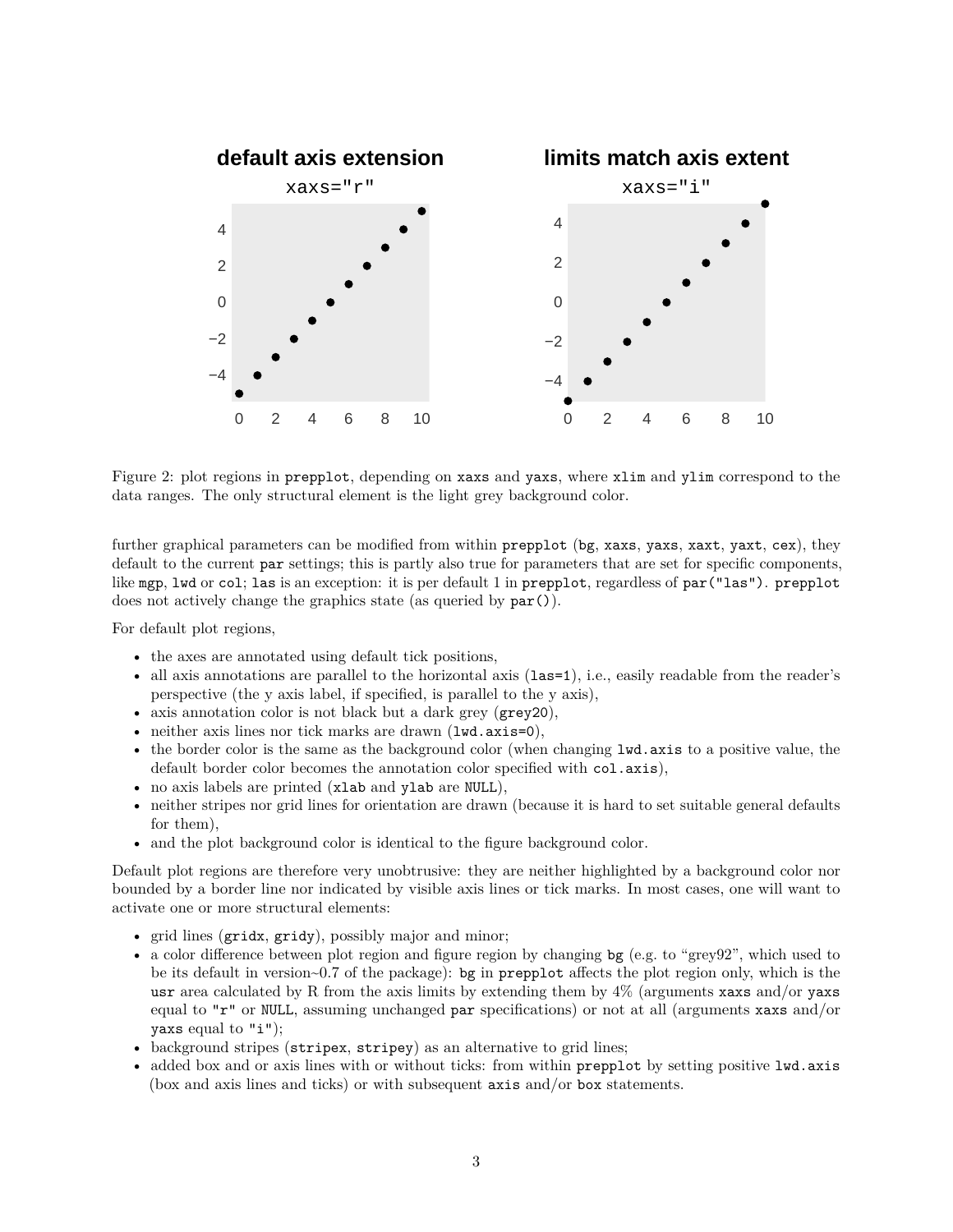### <span id="page-3-0"></span>**2.3 The axis extent (xaxs and yaxs) and the background area**

If  $x$ axs="r", the horizontal extent of the plot region is 4% larger than the range obtained from the  $x$ lim specification; if xaxs="i", the x extent of the plot region exactly coincides with range(xlim). If xaxs=NULL, xaxs is determined from the current graphics state par("xaxs"). yaxs behaves analogously for the vertical extent of the plot region.

The background color colors the plot region, whose coordinates can also be queried by  $par("usr")$ , and the plot region is framed by the color specified with the border argument. If an axis line is not requested (default, lwd.axis=0), the default border color equals the background color; otherwise, the default border color equals the axis color.

Note that  $x \text{ axis} = "i"$  or  $y \text{ axis} = "i"$  should usually not be specified, if data values equal to one of the axis limits exist (see Figure [2\)](#page-2-0). On the other hand, if the axis ranges have been chosen liberally, they may be a good choice, because the orientation marks often look more beautiful.

### <span id="page-3-1"></span>**2.4 Stripes and / or grid lines for orientation**

prepplot offers stripes and / or grid lines. Respective arguments are handled separately for x and y axes (e.g., gridx, stripesx). Stripes and grid lines cannot be simultaneously requested for the same axis within function prepplot; if both are desired, stripes should be done with prepplot, and subsequently grid lines can be added with function abline. The simplest use is to activate grid lines or stripes by, e.g., gridx=TRUE or stripesy=TRUE; in that case, axis tick positions define the locations of grid lines or stripes. For stripes, swapping the colors between bg and col.stripes can make a big difference, as can be seen in Figure [6](#page-9-1) by comparing the top and bottom chart in the middle column.

If grid lines are activated (gridx and/or gridy set to TRUE), these are dotted, whenever there are no minor grid lines and solid otherwise. Their default color is darker than the default background color but lighter than the default axis and annotation (grey75). Per default, if activated, minor grid lines are half as wide as major grid lines, whose width is governed by par("lwd") per default. If stripes are activated without specifying specific stripes boundaries (stripesx and/or stripesy set to TRUE), the background is interrupted by stripes (default color light grey, grey90) between tick positions. Depending on the device's default background color, this default may or may not be adequate.

Apart from using stripes or grid lines for orientation w.r.t. the axis scale, they can also be used for displaying information independent of the tick positions, e.g. grid lines for time points of interest or upper limits of harmful substances, or stripes for indicating time periods of interest in time series presentations (see, e.g., the last example). Such stripes or grid lines can be requested with function prepplot, or subsequently with functions abline or stripes.

### <span id="page-3-2"></span>**2.5 Axis labeling**

Per default, prepplot displays tick position labelings without ticks, and–if axis labels are given–axis labels. Axis annotation color is controlled by col.axis, which defaults to grey20, i.e. a dark grey. Tick position labels default to tick positions, but can be modified by xticklabs/yticklabs, e.g. for character or date values.

If default tick positions from R's calculations are not appropriate, xticks can be used for specifying custom tick positions for the horizontal axis. If xticks is not given (i.e. remains NULL), a vector-valued gridx or (if that is not available either) stripesx determines the x tick positions; default R tick positions are only calculated if neither of these is given. By giving both xticks and one of gridx or stripesx, stripes or lines corresponding to the horizontal axis can be specified independent of tick mark positions, as mentioned before. yticks and friends are completely analogous.

The distance of the tick position labels and axis labels from the plot region (i.e. the colored background, which coincides with the rectangle specified by  $par("usr")$  coordinates) is controlled by the mgp graphical parameter, a three-element vector (default  $c(3, 1, 0)$ ), which gives the number of lines the axis label, the tick mark labels and the axis line are outside the usr rectangle (the specified line refers to the closest position,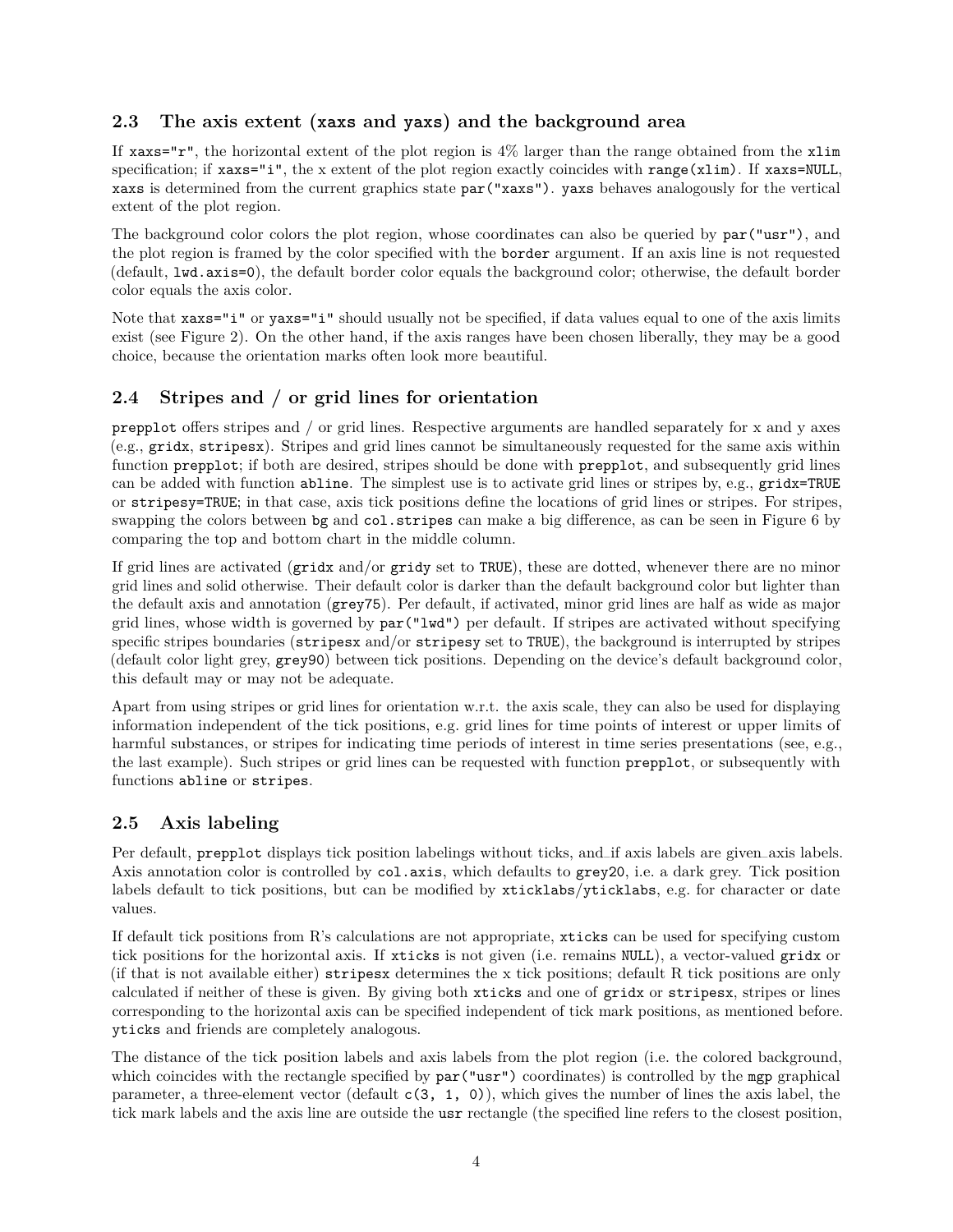wide tick position labels will extend into the margin much more than the specified value). Options mgpx and mgpy can be used to control these positionings independent of the current par("mgp") setting and separately for the two axes; both default to par("mgp"), and mgpy defaults to mgpx, if that is specified. One should always think about mgp in relation to the margin settings (par("mar")); in the author's opinion, both mgp and mar settings are often too large, and occasionally much too narrow (e.g. for the left margin of horizontal barplots). Whether or not the margin size is appropriate also depends on whether or not non-NULL axis labels (xlab and ylab) are specified.

Per default, there is no axis line and ticks at the tick positions are not drawn. If lwd.axis is set to a positive value, a typical R axis is drawn, per default with a same color border around the plot region, and the axis observes parameter settings like par("tcl"); the ... argument of function prepplot can also be used for specifying such parameters, e.g.  $\text{tcl}=-0.2$  specifies shorter tick marks on the outside of the usr area than the R default (effective only for positive lwd.axis).

Suppressing axes can also be useful, e.g. when subsequently using functions for which it is difficult to suppress axes; an example of this is given in Section 3.3.

### <span id="page-4-0"></span>**2.6 Further annotation**

The  $\dots$  argument of prepplot allows to specify a title and / or sub title (with main and / or sub), and further arguments like col.main or font.main can be used for their formatting. Alternatively and even additionally, subsequent annotation with axis, mtext or title can be used.

#### <span id="page-4-1"></span>**2.7 Axis arrows**

prepplot allows to add arrows to the plot region: option axis.arrow takes care of that. The default axes can be provided with an arrow by setting axis.arrow to TRUE; this draws axes with width equal to 1.5\*lwd.grid, i.e. lwd.axis=0 does not prevent axis arrows from being drawn. With axis.arrow=TRUE, it is usually advisable to keep the respective xaxs or yaxs at its default " $r$ " (or NULL).

A two-element numeric vector axis.arrow (instead of a logical) requests axes with arrows in positions given by the two vector elements. prepplot keeps axis annotation at the margin of the plot region (oberving mgp specification), regardless where axis arrows are placed. An example with default axes with arrows is in the prepplot help, and Section 3.5 of this vignette has an example with a differently placed axis arrow.

# <span id="page-4-2"></span>**3 Some examples**

The examples in this section illustrate a few uses of function prepplot.

### <span id="page-4-3"></span>**3.1 Grid line customization**

The following simple example uses major and minor grid lines on white background. The result is shown in Figure [3.](#page-5-0)

```
par(mar=par("mar")-1, mgp=c(2,0.3,0))
prepplot(c(0,10), c(25,30), yticks=25:30, bg="white",
         lwd.grid.minor=1, gridyminor=4, gridx=TRUE,
         xlab="x axis label", ylab="y axis label",
         main="Major/minor grid on white background")
```
The overview section already showed the default gridlines and customized gridlines mimicking ggplot style (Figure [1\)](#page-1-3). The code for that example is shown below; note that it uses package **gridBase** for placing the grid-based ggplot figure in the third position of the base graphics layout.

```
par(mfrow=c(1, 3), mgp=c(2,0.2,0), mar=c(3.1,4.1,4.1,1.6))
## prepplot grid default
```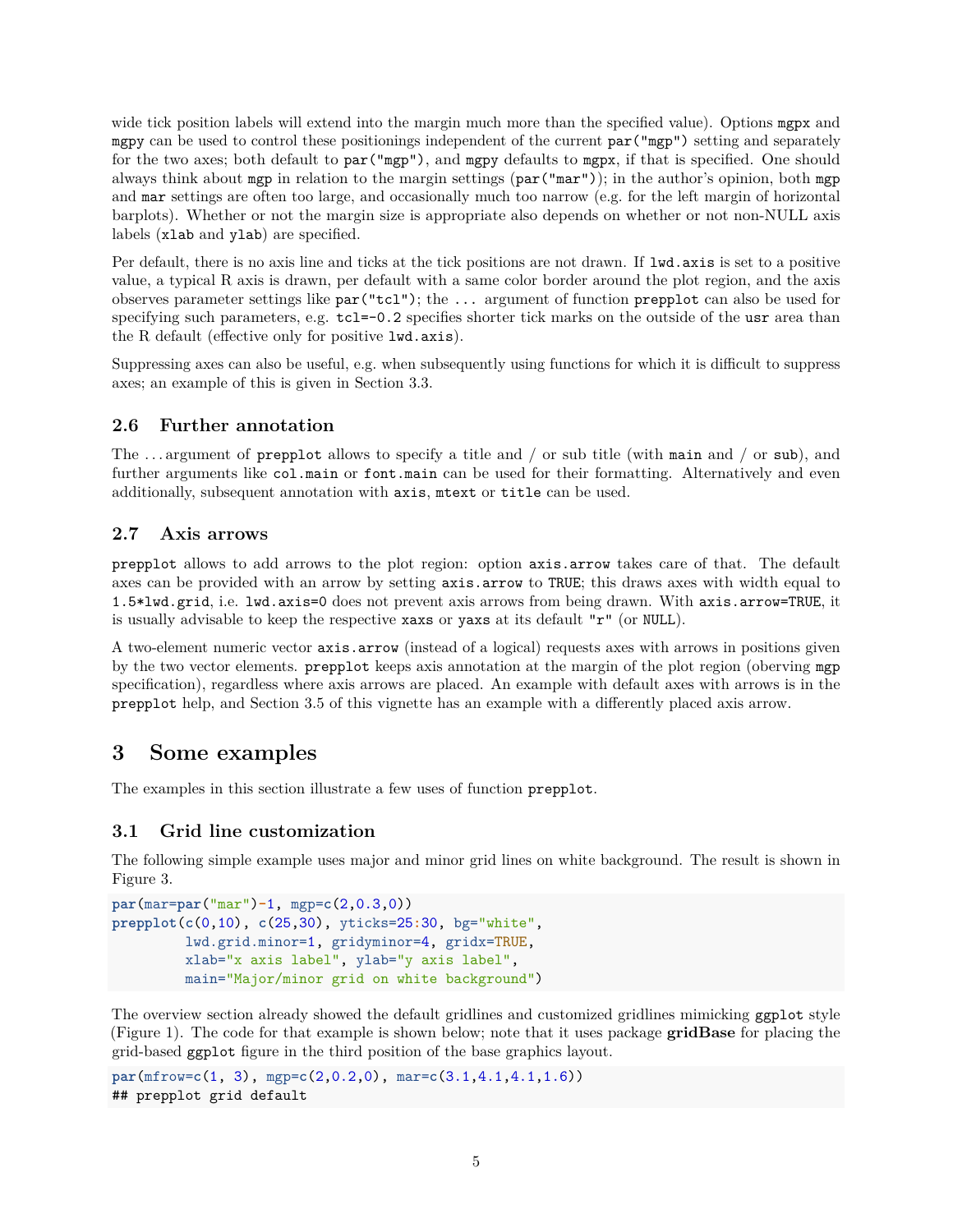## **Major/minor grid on white background**



<span id="page-5-0"></span>Figure 3: Major and minor grid lines on white background

```
prepplot(swiss$Education, swiss$Fertility,
         ## manage grid
         gridx=TRUE, gridy=TRUE,
         ## annotation
         xlab="Education", ylab="Fertility",
         main="prepplot default grid")
points(Fertility ~ Education, swiss, pch=16, col="grey20", cex=1.3)
## prepplot ggplot like
prepplot(swiss$Education, swiss$Fertility,
         ## background color (like in version 0.7 of prepplot)
         bg = "grey92",
         ## manage grid
         gridx=TRUE, gridy=TRUE, col.grid="white", lty.grid="solid",
         ## manage axis annotation
         cex=0.75, cex.lab=1.35, col.axis="black",
         xlab="Education", ylab="Fertility",
         ## manage title
         main="prepplot ggplot like",
         cex.main=1.75, font.main=1, col.main="black")
points(Fertility ~ Education, swiss, pch=16, cex=1.3)
## add the default ggplot plot
## following the answer in StackOverflow question
# https://stackoverflow.com/questions/14124373/
# combine-base-and-ggplot-graphics-in-r-figure-window
plot.new()
vps <- baseViewports()
```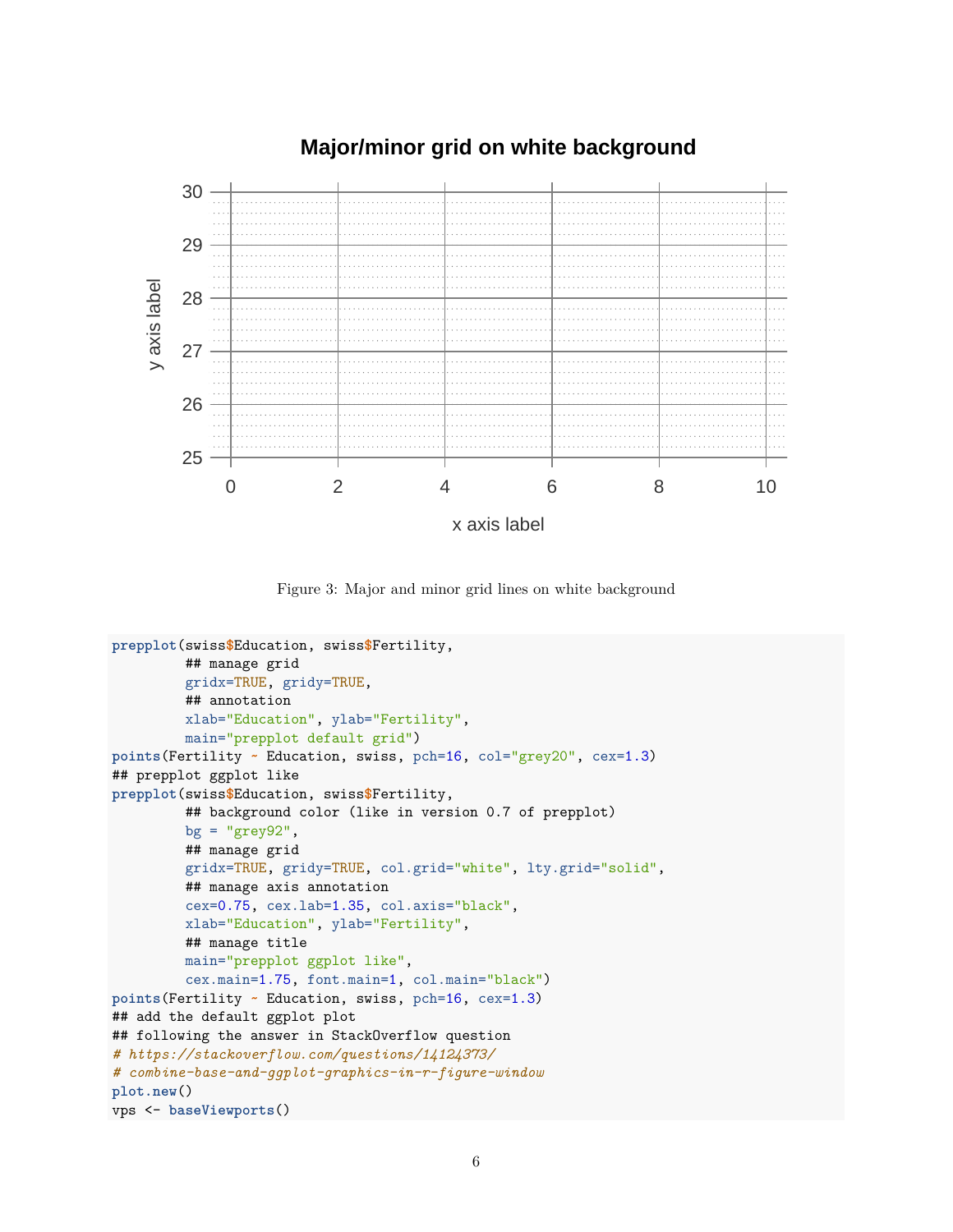```
pushViewport(vps$figure) ## in the third plot region
vp1 <-plotViewport(c(0,0.5,1,0.25)) ## create new vp with margins
p <- ggplot(swiss, aes(Education, Fertility)) +
  geom_point() + labs(title="ggplot default")
print(p, vp = vp1)
```
#### <span id="page-6-0"></span>**3.2 Using graphical parameters**

It will often be of interest to adapt some par settings before calling function prepplot, e.g. mar, mgp, tcl, xaxs, yaxs, . . . The following code exemplifies such parameter settings, together with a selection of layouts; the results are shown in Figure [4.](#page-7-1)

```
par(mfrow=c(2,2), mar=c(3.1, 4.1, 3.1, 2.1), mgp=c(2,0.5,0), xaxs="i", yaxs="i")
prepplot(xlim=c(0,9), ylim=c(0,12), bg="grey92", col.grid="grey98",
         lty.grid=1, lwd.grid=1.5, gridx=0:9, gridy=seq(0,12,2),
         xlab="x", ylab="y", cex = 0.7, mgpx=c(1.5,0.25,0),
         mgpy=c(1.75,0.5,0), main="ggplot style")
prepplot(xlim=c(0,9), ylim=c(0,12),
gridx=0:9, gridy=seq(0,12,2),
         xlab="x", ylab="y", cex = 0.7,
         main="default grid lines")
prepplot(xlim=c(0,9), ylim=c(0,12), gridx=0:9, gridy=seq(0,12,2),
         xlab="x", ylab="y", cex = 0.7, lty.grid="solid",
         mgpx=c(2,0.5,0), main="default solid grid lines")
prepplot(ylim=c(0,12), xlim=c(0,9), stripesx=0:9,
         xlab="x", yaxt="n", cex = 0.7, mgpx=c(2,0.5,0),
         main="default vertical stripes, no y axis")
```
#### <span id="page-6-1"></span>**3.3 Stripes as background for barplots**

The following code creates barplots with transparent bars on striped background. Function prepplot provides the plot region and the x axis annotation, while the vertical axis annotation comes from function barplot, which is called with the add=TRUE argument. Figure [5](#page-8-0) shows the result.

```
tab <- c(one=10, two=5, three=8, four=7, five=12, six=10, seven=9)
par(mfrow=c(1,2), mar=c(3.1, 4.1, 3.1, 2.1))
prepplot(ylim=c(0,8.5), xlim=c(-0.2,13),
         yaxs="i", stripesx=seq(0,12,2),
         xlab="Frequency", yaxt="n", cex = 0.8, mgpx=c(2,0.5,0),
         main="Default colors", cex.main=1.2)
barplot(tab, col=rgb(0.5, 0.5, 0.5, 0.7),
        border=FALSE, add=TRUE, xaxt="n",las=2, horiz=TRUE,
        cex.names=0.8)
hks51 <- rgb(0, 152/256, 161/256)
prepplot(ylim=c(0,8.5), xlim=c(-0.2,13),
         yaxs="i",
         xticks=seq(0,12,2), stripesx=TRUE,
         xlab="Frequency",
         bg=rgb(235/256, 246/256, 246/256),
         col.stripes = rgb(190/256, 226/256, 226/256, 0.4),
         col.axis=hks51, cex=0.8, col.main=hks51,
```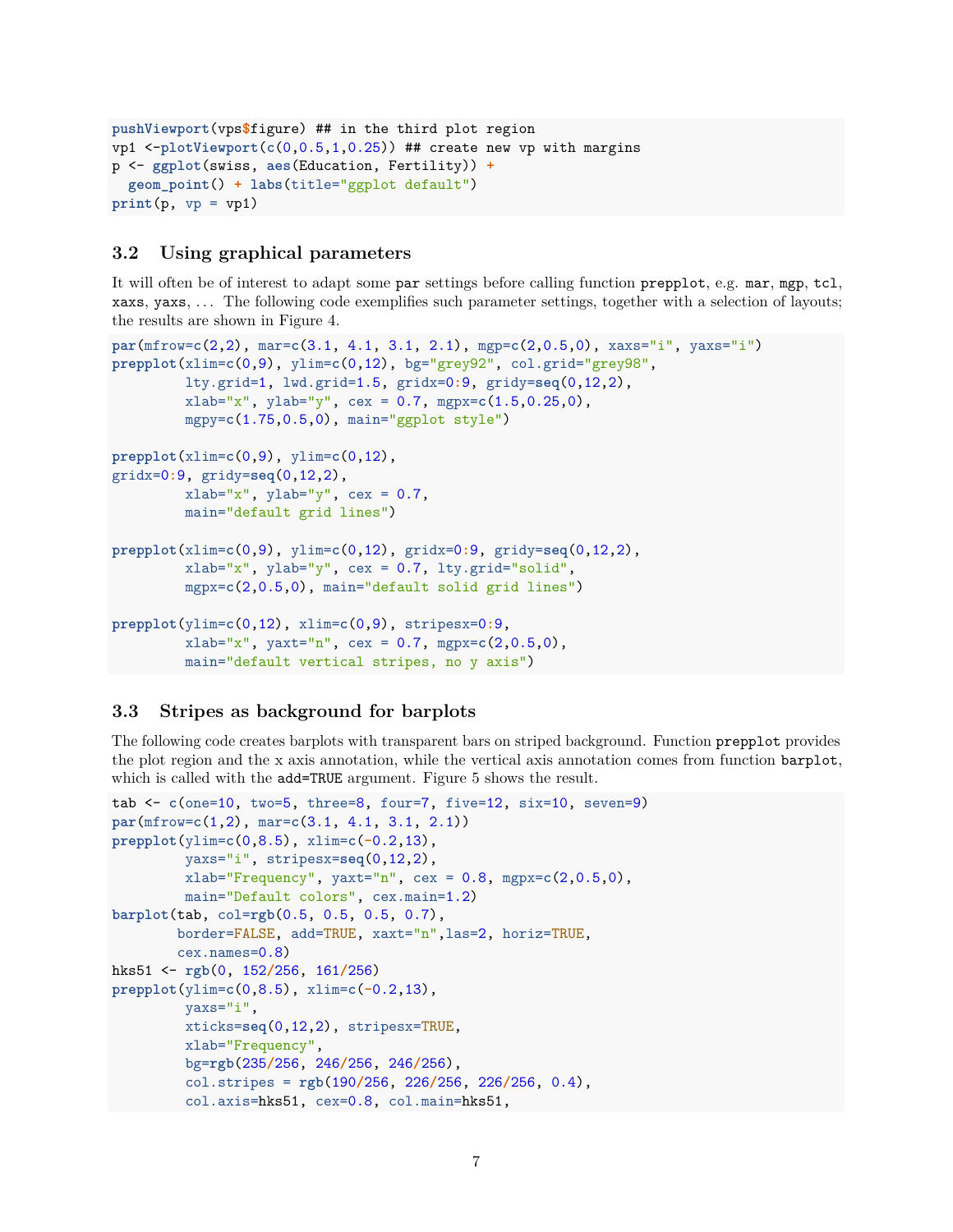

<span id="page-7-1"></span>Figure 4: Some examples with xaxs="i" and yaxs="i"

```
yaxt="n", tcl=-0.2, mgpx=c(2,0.5,0),
         main="Beuth colors",
         cex.main=1.2, col.main=hks51)
barplot(tab,
        col=rgb(0,152/256,161/256,0.7), border=FALSE, add=TRUE,
        xaxt="n",las=2, horiz=TRUE, cex.names=0.8, col.axis=rgb(0,152/256,161/256))
```
#### <span id="page-7-0"></span>**3.4 Various choices for orientation help**

The following code creates scatter plots on various backgrounds, illustrating various orientation strategies, which are on offer for function **prepplot**. The result is shown in Figure [6.](#page-9-1) Note: The charts use the default axis extent (ranges of Education and Fertility, extended by 4%); a custom axis with well-chosen limits and suppressing extension by 4% could yield constant widths for all stripes, also the outer ones. Also remember the previous remark on the effect of swapping bg and col.stripes.

```
par(mfrow=c(2,3), oma=c(2,0,0,0), mgp=c(2.25,0.5,0),
    mar=c(3.1, 4.1, 3.1, 2.1))
## default axis system with grid lines
prepplot(xlim=swiss$Education, ylim=swiss$Fertility, mgpy=c(2.5,0.5,0),
         xlab="Education", ylab="Fertility",
         gridx=TRUE, gridy=TRUE, cex=0.8,
         main="grid lines")
points(swiss$Education, swiss$Fertility, pch=16, col="grey20")
## stripes and grid lines
prepplot(xlim=swiss$Education, ylim=swiss$Fertility,
```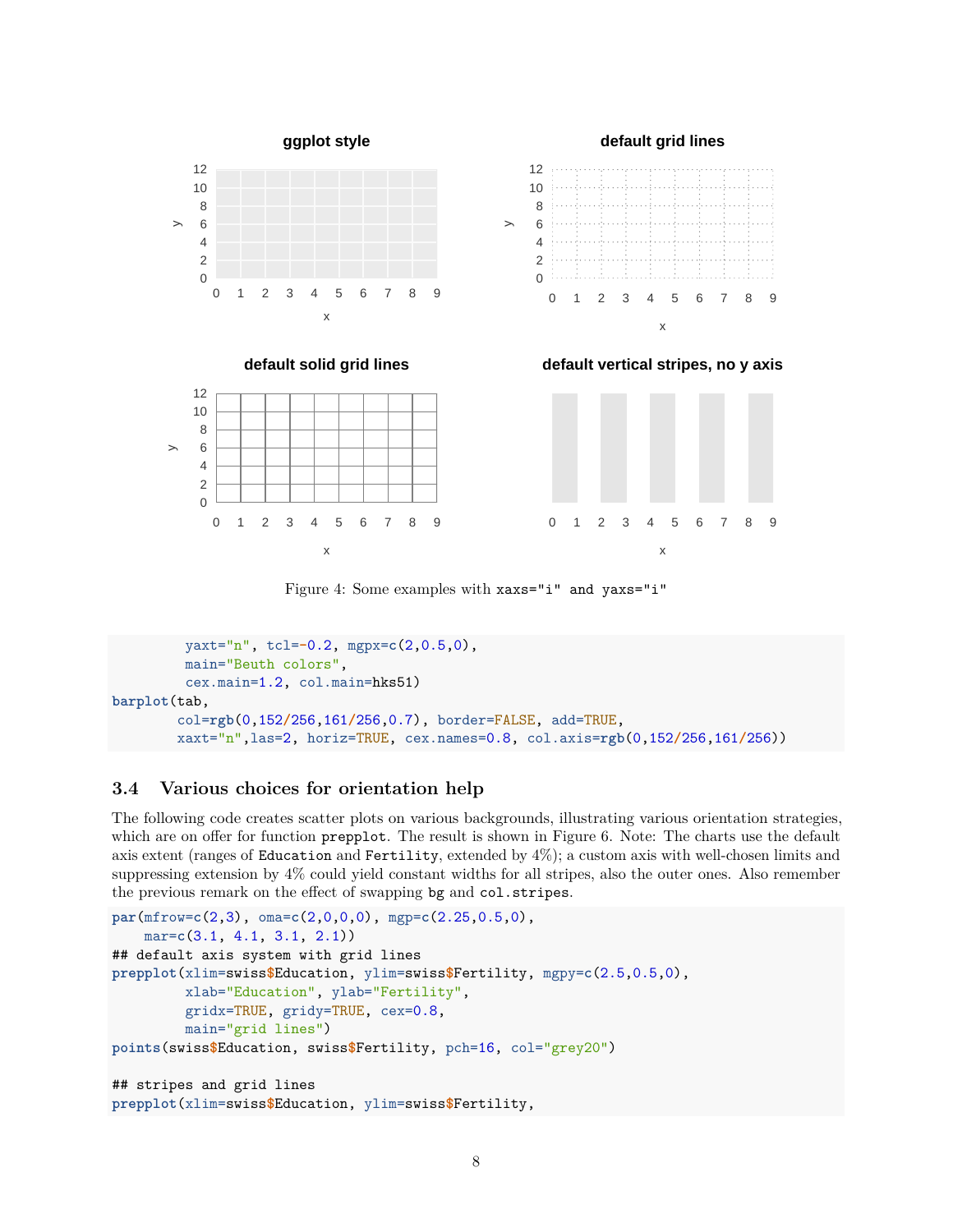

<span id="page-8-0"></span>Figure 5: Barplots on striped background, with slightly transparent bars

```
mgpy=c(2.5,0.5,0),
         xlab="Education", ylab="Fertility",
         stripesx=seq(-5,60,5), gridy=seq(30,100,10), cex=0.8,
         xticks=seq(0,50,10), yticks = seq(40,90,10),
         main="stripes and grid lines")
points(swiss$Education, swiss$Fertility, pch=16, col="grey20")
prepplot(xlim=range(swiss$Education), ylim=range(swiss$Fertility),
         mgpy=c(2.5,0.5,0),
         xlab="Education", ylab="Fertility",
         gridx=seq(0,60,10), stripesy=seq(30,100,5), cex=0.8,
         xticks=seq(0,50,10), yticks = seq(40,90,10),
         main="stripes and grid lines")
points(swiss$Education, swiss$Fertility, pch=16, col="grey20")
## stripes only
prepplot(xlim=range(swiss$Education), ylim=range(swiss$Fertility),
         mgpy=c(2.5,0.5,0), bg="grey90", col.stripes = "white",
         xlab="Education", ylab="Fertility",
         stripesx=seq(-5,60,5), stripesy=seq(30,100,5), cex=0.8,
         xticks=seq(0,50,10), yticks = seq(40,90,10),
         main="crossing stripes")
points(swiss$Education, swiss$Fertility, pch=16, col="grey20")
prepplot(xlim=range(swiss$Education), ylim=range(swiss$Fertility),
         mgpy=c(2.5,0.5,0),
         xlab="Education", ylab="Fertility",
```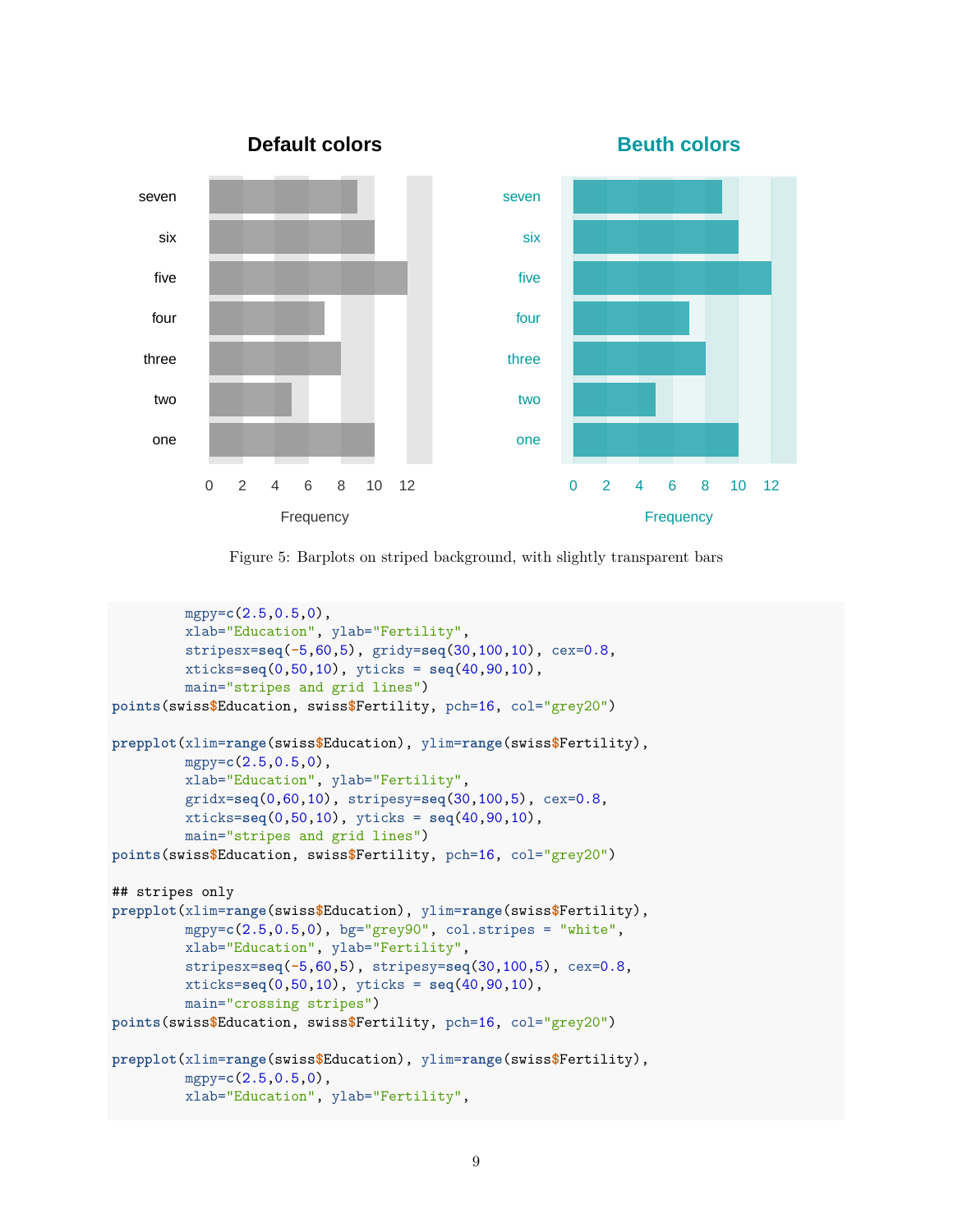```
stripesx=seq(-5,60,5), cex=0.8,
         xticks=seq(0,50,10), yticks = seq(40,90,10),
         main="only vertical stripes", bg="grey90", col.stripes = "white")
points(swiss$Education, swiss$Fertility, pch=16, col="grey20")
prepplot(xlim=range(swiss$Education), ylim=range(swiss$Fertility),
         mgpy=c(2.5,0.5,0),
         xlab="Education", ylab="Fertility",
         stripesy=seq(30,100,5), cex=0.8,
         yticks = seq(40,90,10), xticks=seq(0,50,10),
         main="only horizontal stripes")
points(swiss$Education, swiss$Fertility, pch=16, col="grey20")
```

```
mtext(side=1, line=0.5,
  'Some strategies are better than others ...',
  cex=0.8, outer=TRUE, col="grey20")
```


<span id="page-9-1"></span>Figure 6: Scatter plots with different orientation mark strategies

#### <span id="page-9-0"></span>**3.5 Miscellaneous**

This section exemplifies axis arrows (first example, Figure [7\)](#page-10-0), simultaneous use of stripes and grid lines on the same dimension and a date-time axis (second example, Figure [8\)](#page-11-1).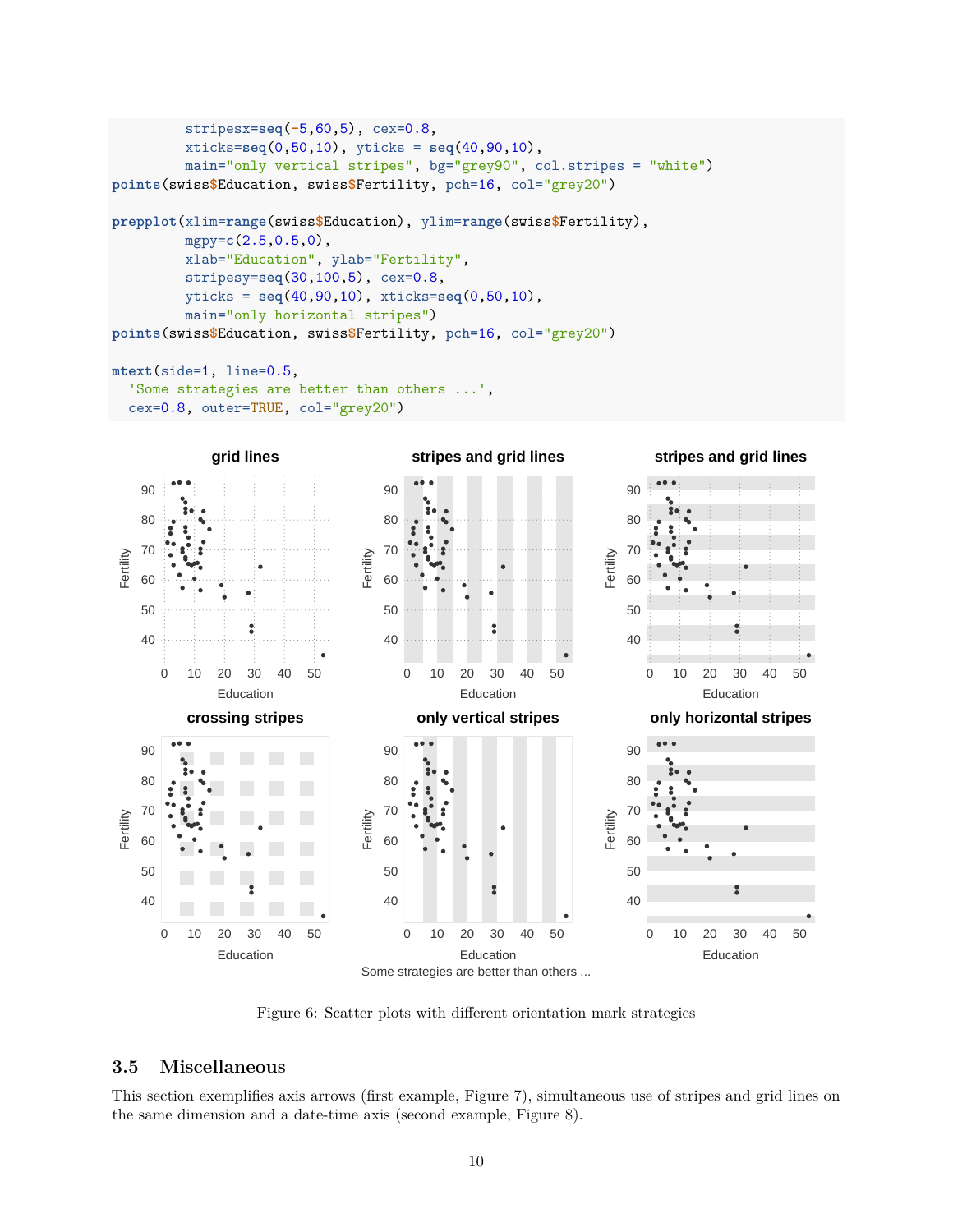```
prepplot(0:10, -5:5, yticks=seq(-5,5,5),
         stripesy=-5:5,
         xlab="x", ylab="y", main="with stripes and arrow axis", cex=0.8, cex.main=1.2,
         axis.arrow = c(0, NA), arrow.length = 0.5, arrow.width = 0.5,
         1wd=2)
```


### **with stripes and arrow axis**

<span id="page-10-0"></span>Figure 7: Plot region with horizontal stripes and a horizontal arrow axis at  $y=0$ 

It sometimes make sense to combine stripes and grid lines for the same dimension, e.g. on a time axis. For example, think of some technical equipment with down times shown as stripes and days separated by grid lines. Such an application is exemplified below.

```
par(mar=c(1.5, 3, 3, 1), mgp=c(3,0.2,0))
xlim <- as.numeric(as.POSIXlt(c("2017-12-28 18:09:46","2018-01-02 09:15:22")))
stripelims <- as.numeric(as.POSIXlt(
  c("2017-12-29 10:30:00","2017-12-29 12:00:00",
    "2017-12-30 10:00:00","2017-12-30 12:30:00",
    "2017-12-31 10:00:00","2017-12-31 12:30:00",
   "2018-01-01 10:30:00","2018-01-01 11:30:00",
    "2018-01-01 16:30:00","2018-01-01 17:45:00")))
griddatts <- as.POSIXlt(c(
    "2017-12-29 00:00:00", "2017-12-30 00:00:00",
    "2017-12-31 00:00:00", "2018-01-01 00:00:00",
    "2018-01-02 00:00:00"))
gridposs <- as.numeric(griddatts)
tickposs <- gridposs + 12*3600
tickposs <- tickposs[tickposs < xlim[2]]
prepplot(xlim=xlim, ylim=c(-5,10),
```